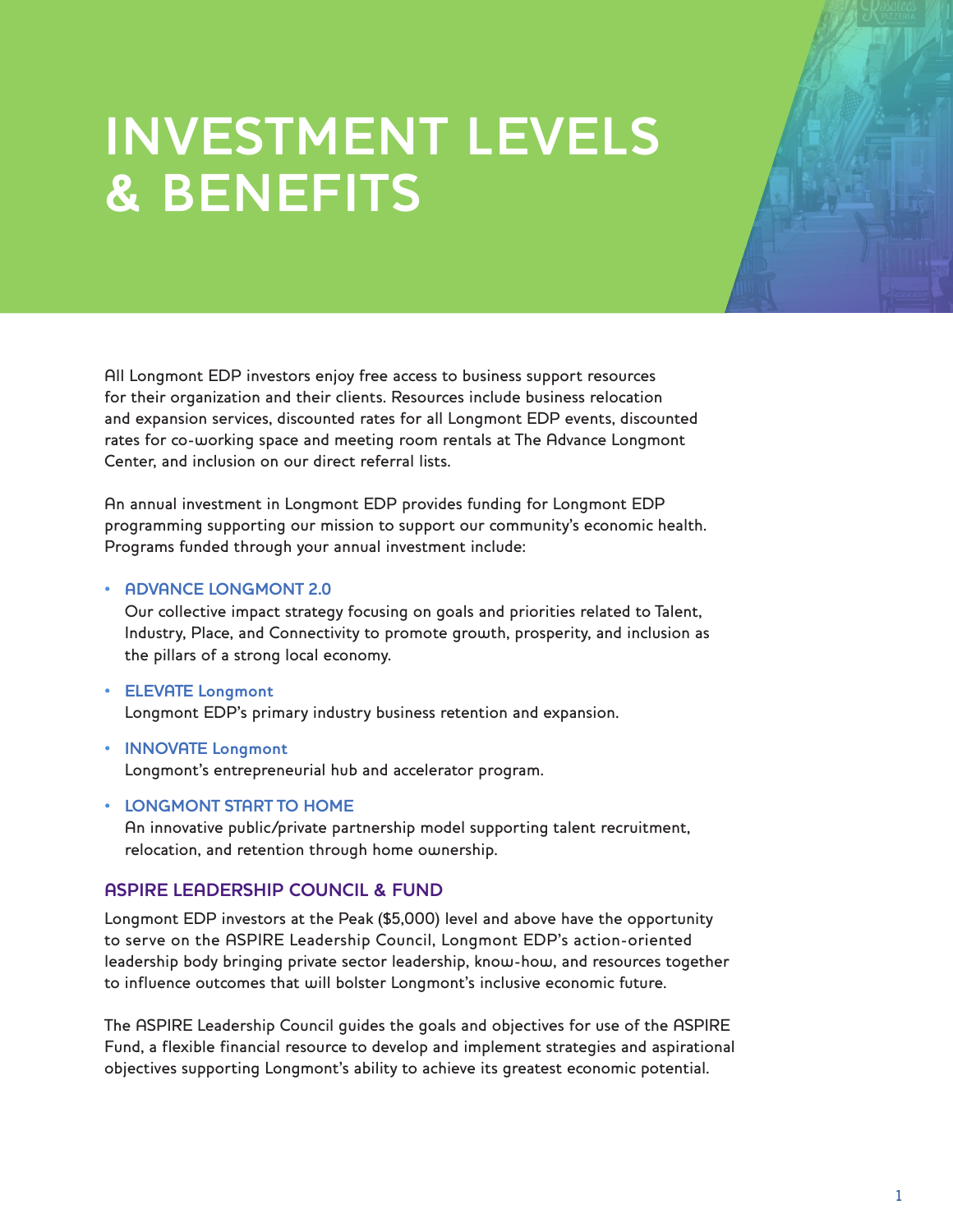| <b>INVESTOR BENEFITS</b>                                     | <b>APEX</b><br>\$20,000/<br><b>YEAR</b>                 | <b>SUMMIT</b><br>\$10,000/<br><b>YEAR</b> | <b>PEAK</b><br>\$5,000/<br><b>YEAR</b>                                                           | <b>CHAMPION</b><br>\$2,500/<br><b>YEAR</b> | <b>CATALYST</b><br>\$1,250/<br><b>YEAR</b> |  |  |  |
|--------------------------------------------------------------|---------------------------------------------------------|-------------------------------------------|--------------------------------------------------------------------------------------------------|--------------------------------------------|--------------------------------------------|--|--|--|
| <b>VISIBILITY</b>                                            |                                                         |                                           |                                                                                                  |                                            |                                            |  |  |  |
| Logo Placement on<br>Longmont EDP website<br>home page       | <b>Top Level</b>                                        | Secondary Level                           | <b>Tertiary Level</b>                                                                            |                                            |                                            |  |  |  |
| Logo Placement on<br>Longmont EDP investor<br>page           | <b>Top Level</b>                                        | Secondary Level                           | <b>Tertiary Level</b>                                                                            | <b>Tertiary Level</b>                      | Listing only, no<br>logo                   |  |  |  |
| Logo placement on Target<br>Industry Cluster page            | Industry<br>Exclusive<br>feature (as<br>appropriate)    | As appropriate                            | As appropriate                                                                                   | As appropriate                             | As appropriate                             |  |  |  |
| Advance Longmont<br>Economic Summit - Sponsor<br>Recognition | Platinum<br>Level (Industry<br>Exclusive)               | <b>Gold Level</b>                         | <b>Silver Level</b>                                                                              |                                            |                                            |  |  |  |
| National Marketing<br>Campaign                               | Co-branded<br>ad placement<br>opportunity               | Co-branded<br>ad placement<br>opportunity | Company news,<br>announcements,<br>and job<br>openings<br>featured in<br>organic social<br>media |                                            |                                            |  |  |  |
| Annual Impact Report                                         | Cover sponsor<br>recognition +<br>Call-out feature      | Call-out feature                          | Logo placement                                                                                   | Supporter<br>recognition                   | Supporter<br>recognition                   |  |  |  |
| Monthly Economic Indicators<br>Report                        | Logo/sponsor<br>recognition<br>+CEO Insights<br>feature | Logo/sponsor<br>recognition               | Supporter<br>recognition                                                                         |                                            |                                            |  |  |  |
| Annual State of Industry<br>Report                           | Logo/sponsor<br>recognition +<br>Call out feature       | Logo/sponsor<br>recognition               |                                                                                                  |                                            |                                            |  |  |  |
| Annual Workforce<br>Perception Study                         | Logo/sponsor<br>recognition                             | Logo/sponsor<br>recognition               |                                                                                                  |                                            |                                            |  |  |  |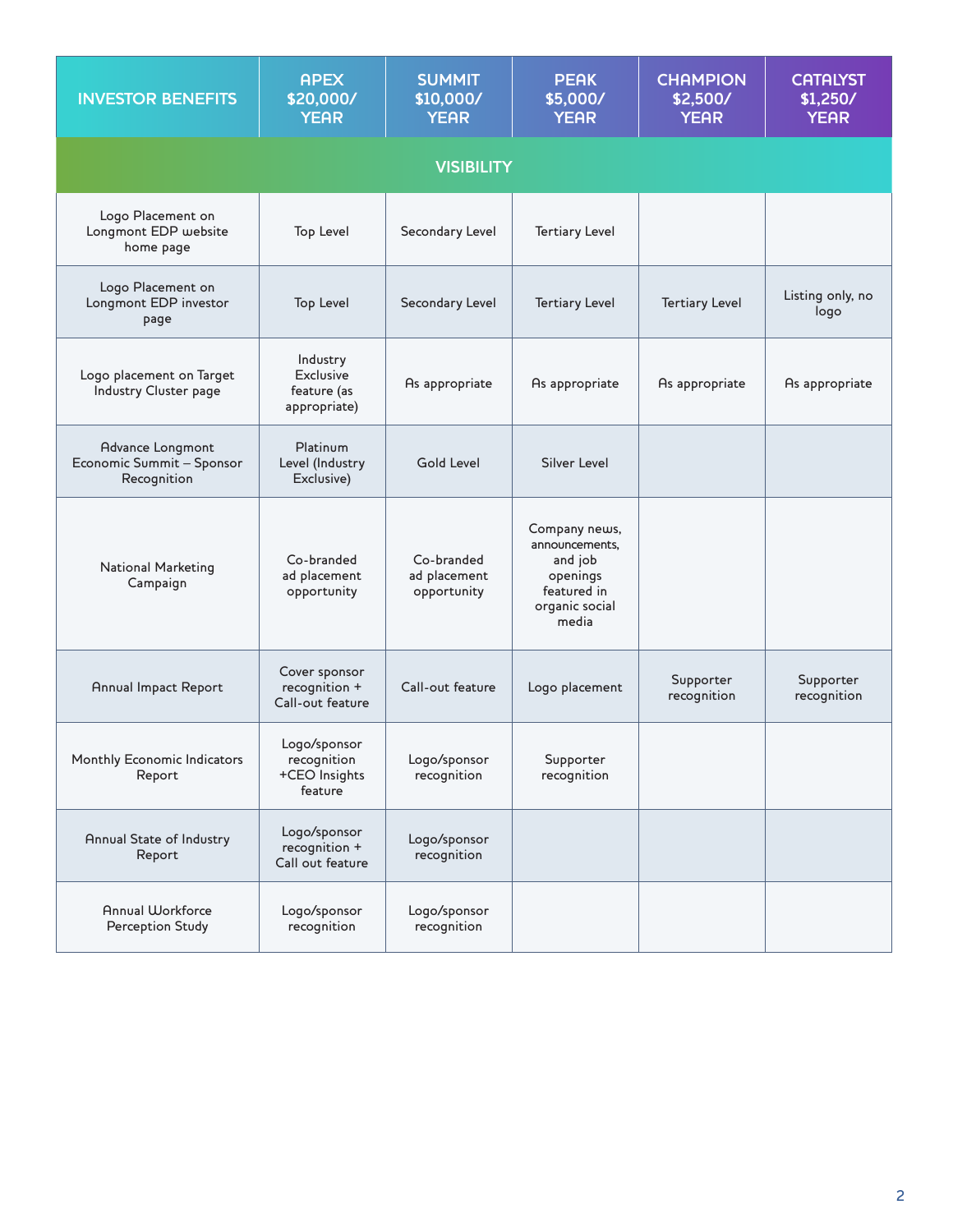| <b>INVESTOR BENEFITS</b>                           | <b>APEX</b><br>\$20,000/<br><b>YEAR</b>                                                                                                                                                                                    | <b>SUMMIT</b><br>\$10,000/<br><b>YEAR</b>                                                                                                                                                                     | <b>PEAK</b><br>\$5,000/<br><b>YEAR</b>                                                                                                                                                                                     | <b>CHAMPION</b><br>\$2,500/<br><b>YEAR</b>                                                                                                                                                              | <b>CATALYST</b><br>\$1,250/<br><b>YEAR</b>                                                                                                                                                       |  |  |  |
|----------------------------------------------------|----------------------------------------------------------------------------------------------------------------------------------------------------------------------------------------------------------------------------|---------------------------------------------------------------------------------------------------------------------------------------------------------------------------------------------------------------|----------------------------------------------------------------------------------------------------------------------------------------------------------------------------------------------------------------------------|---------------------------------------------------------------------------------------------------------------------------------------------------------------------------------------------------------|--------------------------------------------------------------------------------------------------------------------------------------------------------------------------------------------------|--|--|--|
| <b>IMPACT</b>                                      |                                                                                                                                                                                                                            |                                                                                                                                                                                                               |                                                                                                                                                                                                                            |                                                                                                                                                                                                         |                                                                                                                                                                                                  |  |  |  |
| <b>ASPIRE Leadership Council</b>                   | President's<br>Circle seat<br>on ASPIRE<br>Leadership<br>Council                                                                                                                                                           | President's<br>Circle seat<br>on ASPIRE<br>Leadership<br>Council                                                                                                                                              | Seat on the<br><b>ASPIRE</b><br>Leadership<br>Council                                                                                                                                                                      |                                                                                                                                                                                                         |                                                                                                                                                                                                  |  |  |  |
| Longmont EDP Committees                            | Opportunity for<br>any employee to<br>participate on:<br><b>ELEVATE</b><br>Longmont<br>Committee<br><b>INNOVATE</b><br>Longmont<br>mentorship<br>group<br>$\bullet$<br><b>Advance</b><br>Longmont<br>2.0 Working<br>Groups | Opportunity for<br>any employee to<br>participate on:<br><b>ELEVATE</b><br>Longmont<br>Committee<br><b>INNOVATE</b><br>Longmont<br>mentorship<br>group<br><b>Advance</b><br>Longmont<br>2.0 Working<br>Groups | Opportunity for<br>any employee to<br>participate on:<br>FI FVATF<br>Longmont<br>Committee<br>$\bullet$<br><b>INNOVATE</b><br>Longmont<br>mentorship<br>group<br>$\bullet$<br>Advance<br>Longmont<br>2.0 Working<br>Groups | Opportunity for<br>any employee to<br>participate on:<br>FI FVATF<br>Longmont<br>Committee<br><b>INNOVATE</b><br>Longmont<br>mentorship<br>group<br><b>Advance</b><br>Longmont<br>2.0 Working<br>Groups | Opportunity for<br>any employee to<br>participate on:<br>FI FVATF<br>Longmont<br>Committee<br><b>INNOVATE</b><br>Longmont<br>mentorship<br>group<br>Advance<br>Longmont<br>2.0 Working<br>Groups |  |  |  |
| Board of Directors &<br><b>Executive Committee</b> | Eligible                                                                                                                                                                                                                   | Eligible                                                                                                                                                                                                      | Eligible                                                                                                                                                                                                                   | Eligible                                                                                                                                                                                                | Eligible                                                                                                                                                                                         |  |  |  |
| <b>SUPPORT</b>                                     |                                                                                                                                                                                                                            |                                                                                                                                                                                                               |                                                                                                                                                                                                                            |                                                                                                                                                                                                         |                                                                                                                                                                                                  |  |  |  |
| Longmont Start To Home                             | Eligible<br>https://<br><u>longmont.</u><br>start2home.<br>com/                                                                                                                                                            | Eligible<br>https://<br><u>longmont.</u><br>start2home.<br>com/                                                                                                                                               | Eligible<br>https://<br><u>longmont.</u><br><u>start2home.</u><br>com/                                                                                                                                                     | Eligible<br>https://<br>longmont.<br>start2home.<br>com/                                                                                                                                                | Eligible<br>https://<br>longmont.<br>start2home.<br>com/                                                                                                                                         |  |  |  |
| Commercial Brokers of<br>Longmont                  | Sponsor<br>recognition +<br>Free corporate<br>membership                                                                                                                                                                   | Free corporate<br>membership                                                                                                                                                                                  | Free annual<br>membership for<br>2 employees<br>20% discount on<br>each additional<br>membership                                                                                                                           | 20% discount<br>on annual<br>membership                                                                                                                                                                 | 20% discount<br>on annual<br>membership                                                                                                                                                          |  |  |  |
| Navigating Public Sector<br>Processes              | Longmont<br>EDP serves as<br>a connecting<br>point between<br>your business<br>and public<br>sector agencies,<br>helping you<br>navigate public<br>processes more<br>efficiently.                                          | Longmont<br>EDP serves as<br>a connecting<br>point between<br>your business<br>and public<br>sector agencies,<br>helping you<br>navigate public<br>processes more<br>efficiently.                             | Longmont<br>EDP serves as<br>a connecting<br>point between<br>your business<br>and public<br>sector agencies,<br>helping you<br>navigate public<br>processes more<br>efficiently.                                          | Longmont<br>EDP serves as<br>a connecting<br>point between<br>your business<br>and public<br>sector agencies,<br>helping you<br>navigate public<br>processes more<br>efficiently.                       | Longmont<br>EDP serves as<br>a connecting<br>point between<br>your business<br>and public<br>sector agencies,<br>helping you<br>navigate public<br>processes more<br>efficiently.                |  |  |  |